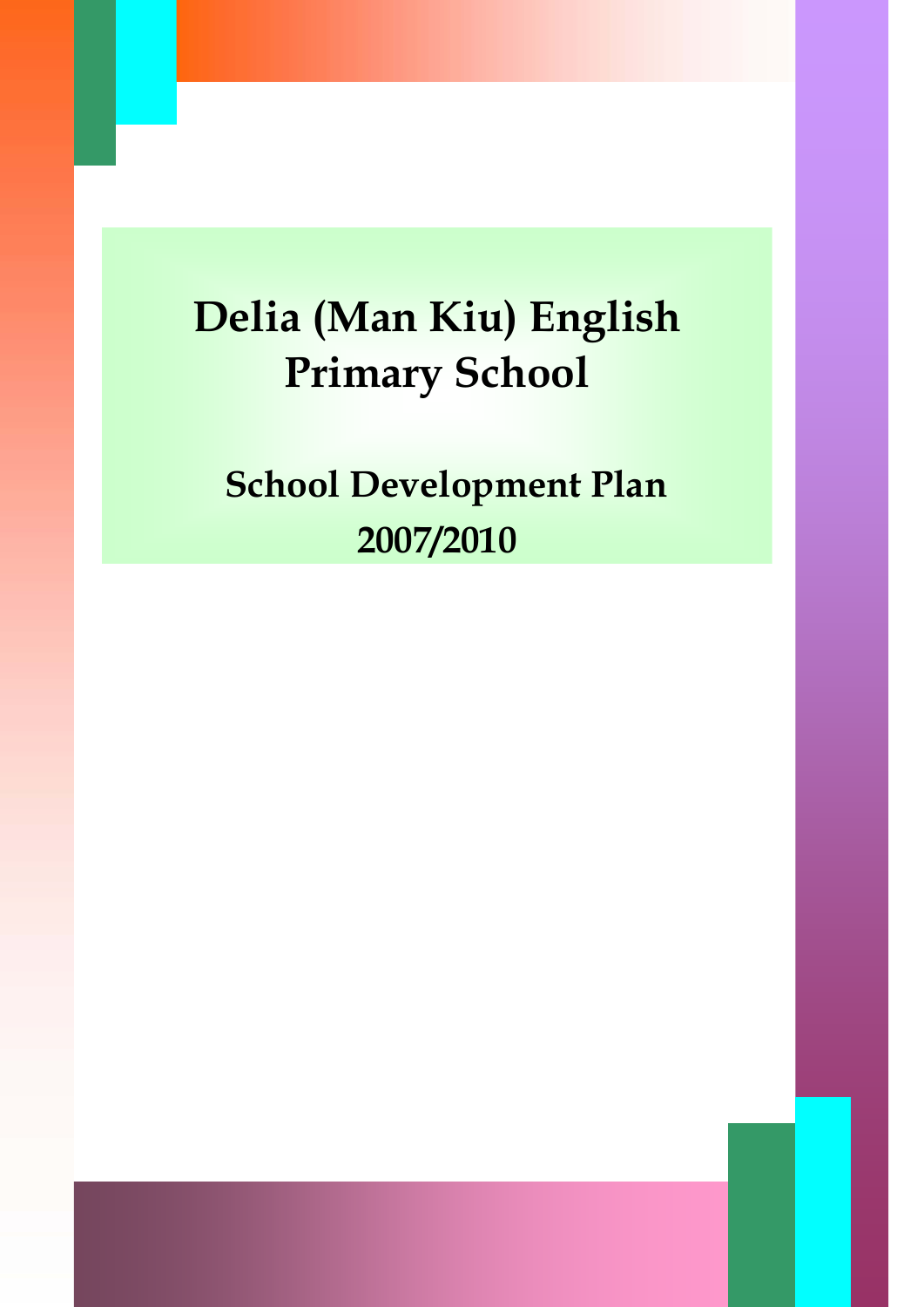## **Delia (Man Kiu) English Primary School**

## School Vision & Mission

#### **Vision and Mission:**

- y We envision Delia (Man Kiu) English Primary School to become "**OUR HOME**". Of which, students are **O**pen-minded, strive to **U**nderstand people of different cultures and places with mutual **R**espect. Thereafter, achieving a society of **H**armony is our **O**bligation by fulfilling the virtues of **M**orality and **E**quality.
- The school devotes to actualize the vision in accordance with the spirit of school motto "Harmony in Diversity". The school is committed to cater appropriate education for students with diverse needs in knowledge, skills and attitude, despite their ethnicities, beliefs and socio-economic background.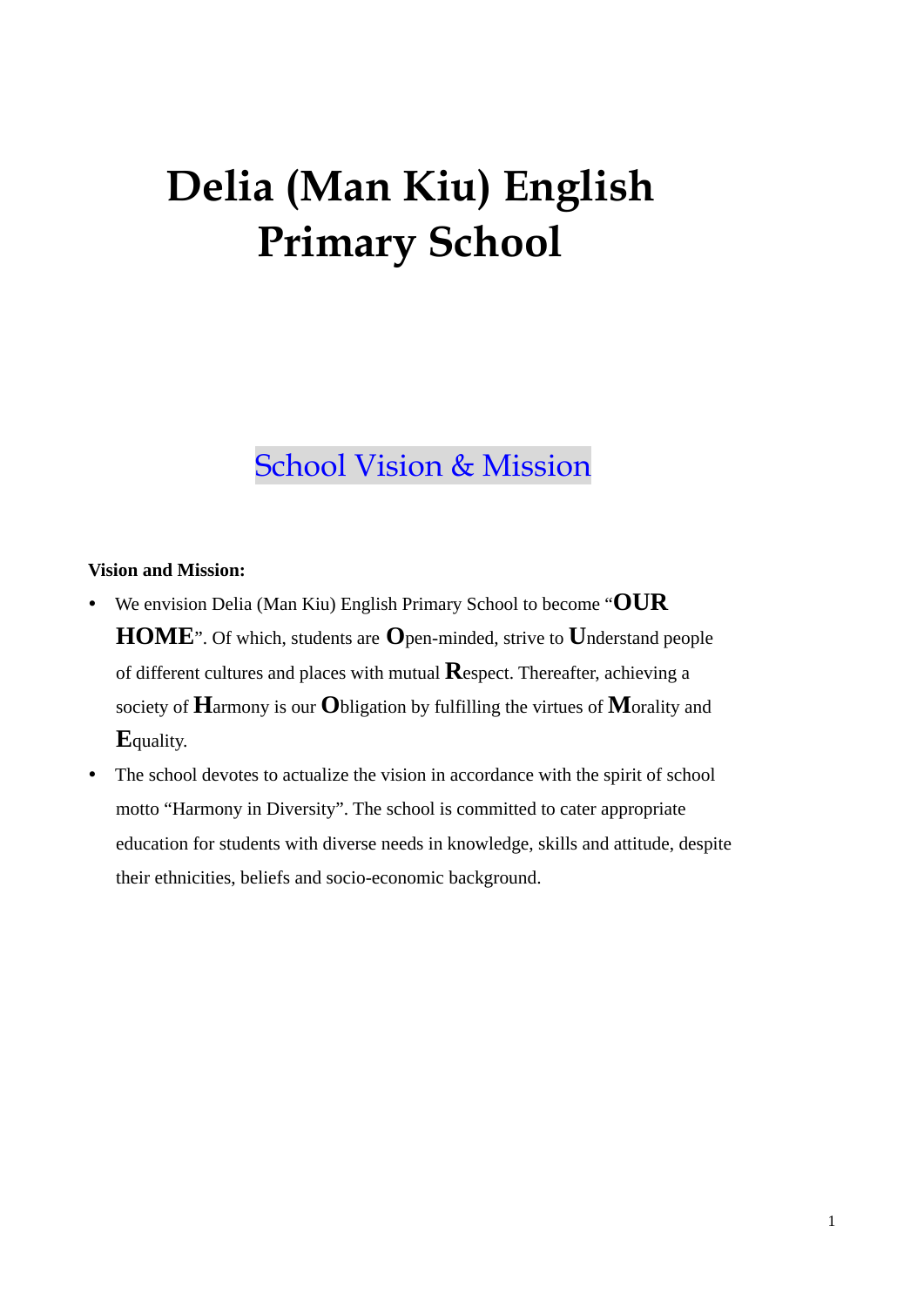#### **School Development Plan (20007/08 – 2009/10)\***

| <b>Management and Organization</b> |  |
|------------------------------------|--|
|------------------------------------|--|

| <b>Major Concerns</b>                                                                                              | <b>Intended Outcomes /</b>                                                            |                                                                                                                                                                                                                                     |                                                                                                                           | <b>Success Criteria</b>                                                                                                                                                                                             |               | <b>Time Scale</b><br>(Please insert $\checkmark$ ) |              |       |  |
|--------------------------------------------------------------------------------------------------------------------|---------------------------------------------------------------------------------------|-------------------------------------------------------------------------------------------------------------------------------------------------------------------------------------------------------------------------------------|---------------------------------------------------------------------------------------------------------------------------|---------------------------------------------------------------------------------------------------------------------------------------------------------------------------------------------------------------------|---------------|----------------------------------------------------|--------------|-------|--|
| (in order of priority)                                                                                             | <b>Targets</b>                                                                        | <b>Strategies</b>                                                                                                                                                                                                                   | <b>Evaluation mechanism</b>                                                                                               |                                                                                                                                                                                                                     | <b>Budget</b> | 07/08                                              | 08/09        | 09/10 |  |
| Teachers'<br>professional<br>Development                                                                           | - Teachers present<br>themselves as role<br>models of Life Long<br>learners           | <b>Employment of Teacher</b><br>Assistant so that teachers can<br>attend training and workshops<br><b>Establishment of Teacher</b><br>Development Fund                                                                              | - Questionnaire                                                                                                           | - All Teachers reach 200 CPD<br>hours in 3 years cycle                                                                                                                                                              | 24000         |                                                    |              |       |  |
| Team spirit -<br>Building up teachers'<br>sense of belonging                                                       | Bring in new<br>development for<br>reference                                          | Invite scholars to organize staff<br>development activities                                                                                                                                                                         | Questionnaire                                                                                                             | - Teachers submit<br>self-initiated professional<br>development plan                                                                                                                                                |               | $\checkmark$                                       |              |       |  |
| and coherence for<br>striving for the best<br>student performance                                                  |                                                                                       | Organize visits to other schools<br>in Hong Kong and in other<br>countries to share experience<br>and to consolidate cooperation<br>among teachers                                                                                  | - Involvement of teachers<br>in visits<br>- Questionnaire                                                                 | 80% of teachers indicate<br>that the visits enrich their<br>knowledge and experience<br>- Individual portfolio<br>indicates positive learning<br>reflections                                                        | $-50000$      |                                                    |              | ✓     |  |
|                                                                                                                    | - Build up regular channel<br>for staff communication,                                | Organize sharing sessions<br>among teachers of similar areas                                                                                                                                                                        | - Observation                                                                                                             | - Each teacher achieve 80%<br>of attendance                                                                                                                                                                         | $\sim$        | $\checkmark$                                       |              |       |  |
|                                                                                                                    | collaboration and<br>cooperation                                                      | Organize peer observation<br>among teachers                                                                                                                                                                                         | - Evaluation of teaching<br>effectiveness                                                                                 | - Peer planning of lessons in<br>major subjects                                                                                                                                                                     | $\sim$        | $\checkmark$                                       |              |       |  |
| Cooperation with<br>community service<br>agents / social<br>workers for students'<br>personal development<br>plans | Build up collaborative<br>partnership with other<br>organizations in the<br>community | Invite scholars from local<br>universities and through-train<br>schools to conduct workshops<br>and sharing sessions<br>Cooperate with through-train<br>secondary schools to<br>materialize different kinds of<br>development plans | Involvement of teachers<br>in workshops and<br>sharing sessions<br>Questionnaire<br>Evaluate effectiveness<br>of meetings | 80% of the teachers indicate<br>that the arrangement is<br>appropriate and benefits<br>their teaching<br>- 80% of the teachers are<br>willing to attend sharing<br>sessions concerning the<br>development of school | $-5000$       | √                                                  | $\checkmark$ |       |  |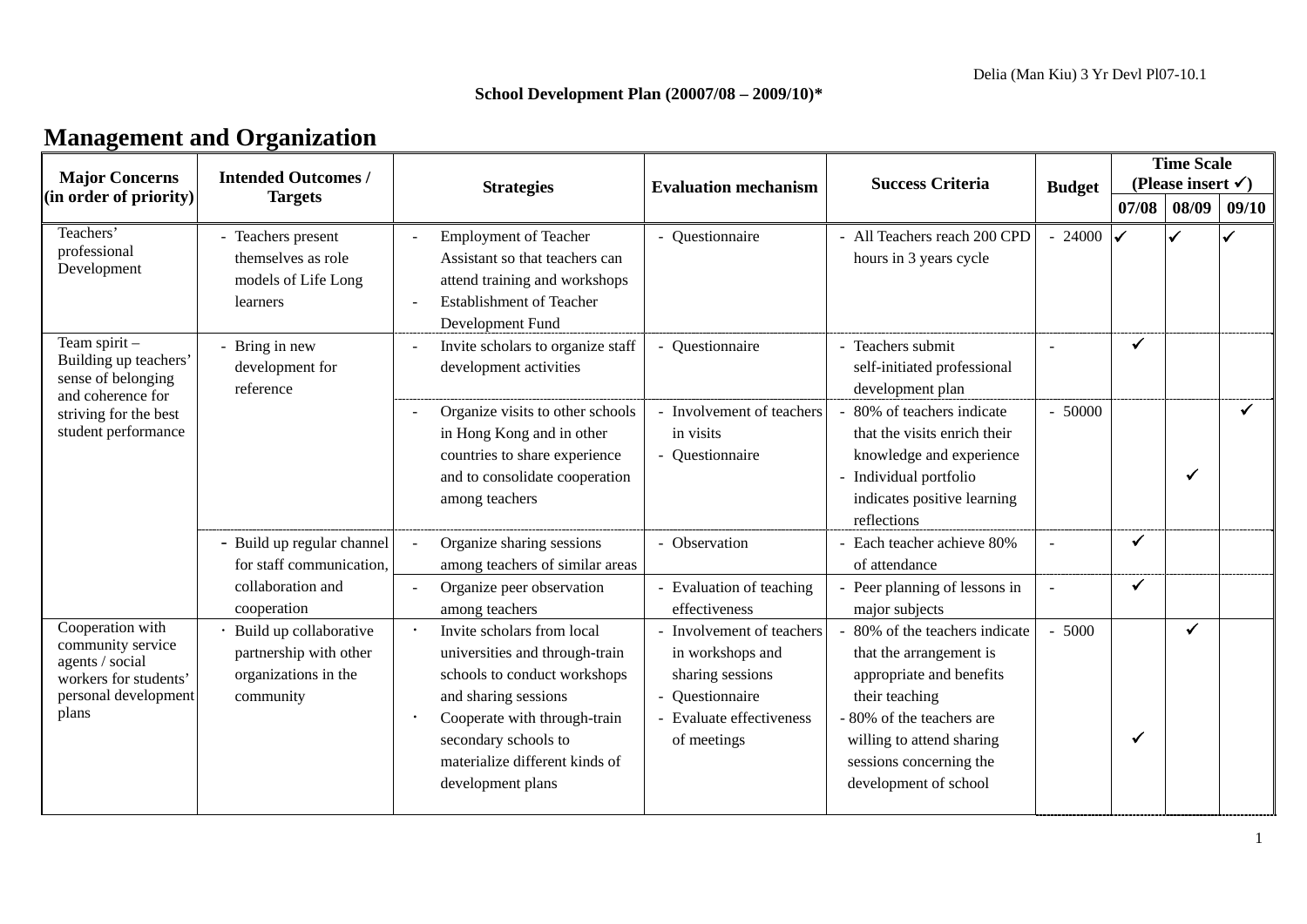## **Learning and Teaching**

| <b>Major Concerns</b>                                                          | <b>Intended Outcomes /</b>                                                                                         |                                                                                                                                                                                                                                                      |                                                                                                                                                                                             | <b>Success Criteria</b>                                                                                                                                                                                                                |                    | <b>Time Scale</b><br>(Please insert $\checkmark$ ) |       |                      |  |  |
|--------------------------------------------------------------------------------|--------------------------------------------------------------------------------------------------------------------|------------------------------------------------------------------------------------------------------------------------------------------------------------------------------------------------------------------------------------------------------|---------------------------------------------------------------------------------------------------------------------------------------------------------------------------------------------|----------------------------------------------------------------------------------------------------------------------------------------------------------------------------------------------------------------------------------------|--------------------|----------------------------------------------------|-------|----------------------|--|--|
| (in order of priority)                                                         | <b>Targets</b>                                                                                                     | <b>Strategies</b>                                                                                                                                                                                                                                    | <b>Evaluation mechanism</b>                                                                                                                                                                 |                                                                                                                                                                                                                                        | <b>Budget</b>      | 07/08                                              | 08/09 | 09/1<br>$\mathbf{0}$ |  |  |
| Academic<br>Excellence - Focus<br>on School-based<br>Curriculum<br>Development | Curriculum integration<br>to suit students'<br>strengths and<br>weaknesses and arouse<br>their interest in studies | Students carry out project learning,<br>theme-based projects and life-wide<br>learning at least twice a year                                                                                                                                         | Evaluate quality of<br>students' projects                                                                                                                                                   | Students' portfolio indicate<br>a positive learning process<br>and reflections                                                                                                                                                         | 2000               |                                                    |       |                      |  |  |
|                                                                                | Motivate students to<br>learn through<br>self-reading                                                              | Establishment of relaxing and<br>comfortable reading zones at each<br>floor                                                                                                                                                                          | · Measure the number of<br>visit to the reading zone                                                                                                                                        | A reading journal is kept for<br>each student for a minimum<br>record of 30 books per year                                                                                                                                             | 50000              | $\checkmark$                                       | ✓     |                      |  |  |
|                                                                                | Encourage<br>multi-language learning<br>(English and Chinese as<br>major, French and<br>Putonghua as minor)        | Provide balanced and all-round<br>language activities in school which<br>encourage the uses of different<br>language skills                                                                                                                          | · Assess students'<br>performance in<br>different languages                                                                                                                                 | · Non-Chinese speaking<br>students complete 1/4 of the<br>main stream Chinese<br>curriculum per year<br>80% of the students pass in<br>the annual speaking and<br>listening assessments of<br>French and Putonghua                     | $\bullet$ . $\bot$ |                                                    |       |                      |  |  |
|                                                                                | Promote assessment for<br>learning                                                                                 | Collaborate with HKU - Primary<br><b>English Assessment for Learning</b><br><b>Scheme PEAL</b><br>Integrate TSA elements in teaching<br>(e.g. Language speaking and<br>writing skills in assessment,<br>Mathematics problem-solving<br>skills, etc.) | · Consult external<br>scholar's opinion<br>Evaluate students'<br>performance in class<br>and assignments<br>· Evaluate students'<br>performance in the<br>result of the mock<br>assessments | 80% of the students' English<br>proficiency is enhanced in<br>internal assessments<br>· The school average in<br>English subject in the<br>Territory-wide System<br>Assessment is higher than<br>the territory average in<br>Hong Kong | $\cdot$ .          | ✓<br>✓                                             |       |                      |  |  |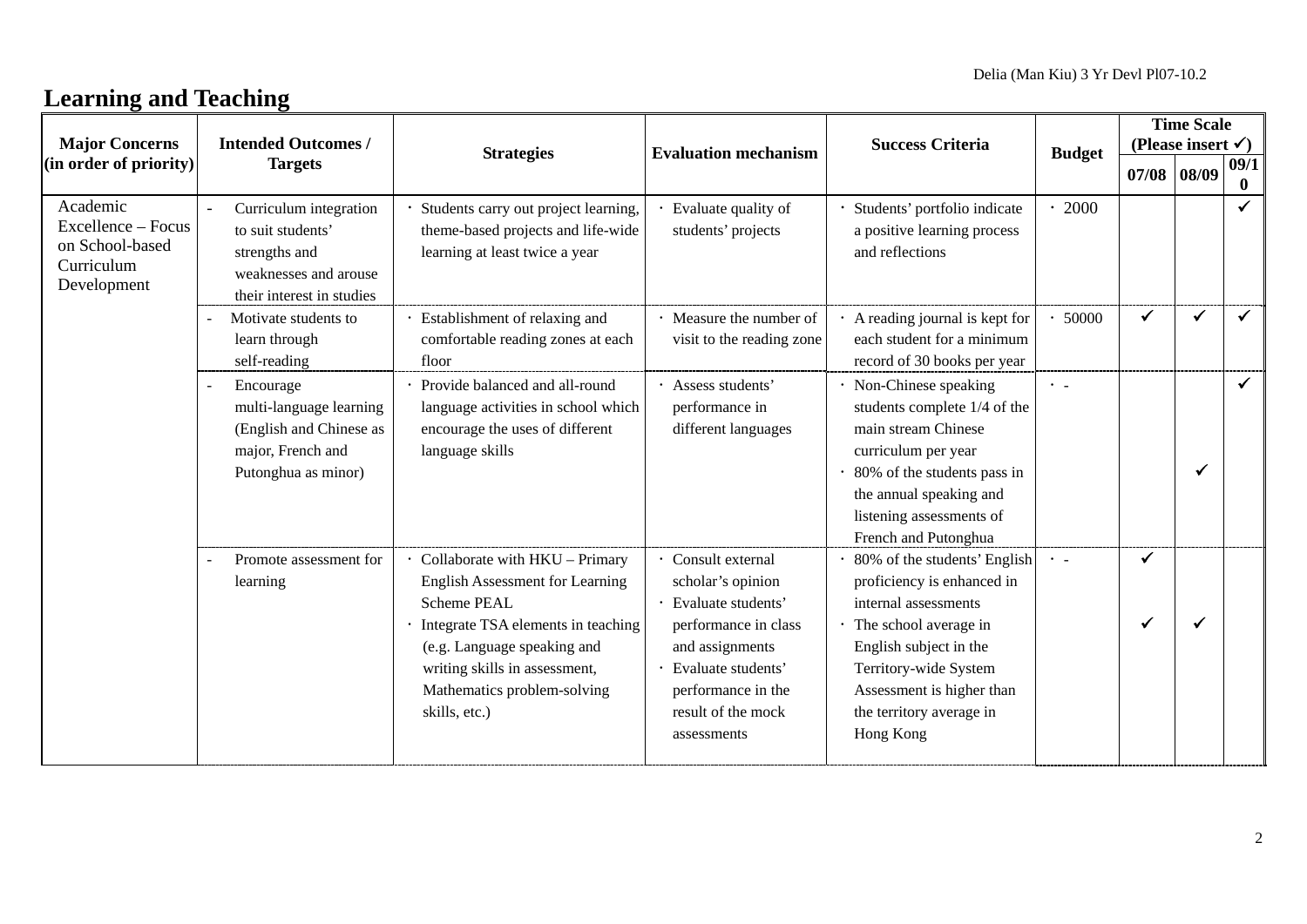Delia (Man Kiu) 3 Yr Devl Pl07-10.3

| <b>Major Concerns</b>                                                             | <b>Intended Outcomes /</b>                                                 |                                                                                                                                |                                                                              | <b>Success Criteria</b>                                                                                                 |                | <b>Time Scale</b><br>(Please insert $\checkmark$ ) |       |                      |  |  |
|-----------------------------------------------------------------------------------|----------------------------------------------------------------------------|--------------------------------------------------------------------------------------------------------------------------------|------------------------------------------------------------------------------|-------------------------------------------------------------------------------------------------------------------------|----------------|----------------------------------------------------|-------|----------------------|--|--|
| (i <sub>n</sub> order of priority)                                                | <b>Targets</b>                                                             | <b>Strategies</b>                                                                                                              | <b>Evaluation mechanism</b>                                                  |                                                                                                                         | <b>Budget</b>  | 07/08                                              | 08/09 | 09/1<br>$\mathbf{0}$ |  |  |
|                                                                                   | Develop 'one life one<br>sport / art' scheme for<br>life-long education    | Every student takes part in a sport<br>and an art event/activity in school<br>(e.g. Gymnastic, Oriental Dance,<br>Music, etc.) | · Monitor students'<br>participation and<br>measure students'<br>involvement | All students are eager to<br>participate the weekly<br>activities                                                       | 50000          | $\checkmark$                                       |       |                      |  |  |
| IT in education $-$<br>building up for<br>self learning and<br>life-long learning | Develop information<br>technology resources for<br>learning and teaching   | Purchase interesting computer<br>softwares to arouse students'<br>interest in using computer                                   | Measure the use of<br>softwares                                              | 80% of the students agree<br>that the softwares are<br>interesting and useful for<br>learning shapes and<br>measurement | 10000          |                                                    |       |                      |  |  |
|                                                                                   | Equip students self<br>$\sim$<br>learning and life-long<br>learning skills | Install computers in school to<br>ensure hands-on experience for<br>students                                                   | • Measure the use of<br>computer and keep<br>record                          | 80% of the students can<br>manage simple operations<br>of computer                                                      | $\cdot$ 100000 |                                                    |       | ✔                    |  |  |
|                                                                                   |                                                                            | Ask students to conduct minor<br>projects and present findings<br>through multimedia resources                                 | Evaluate students'<br>performance in<br>presentation and<br>projects         | Individual projects show<br>certain use of information<br>technology and research<br>methods                            |                |                                                    |       | ✔                    |  |  |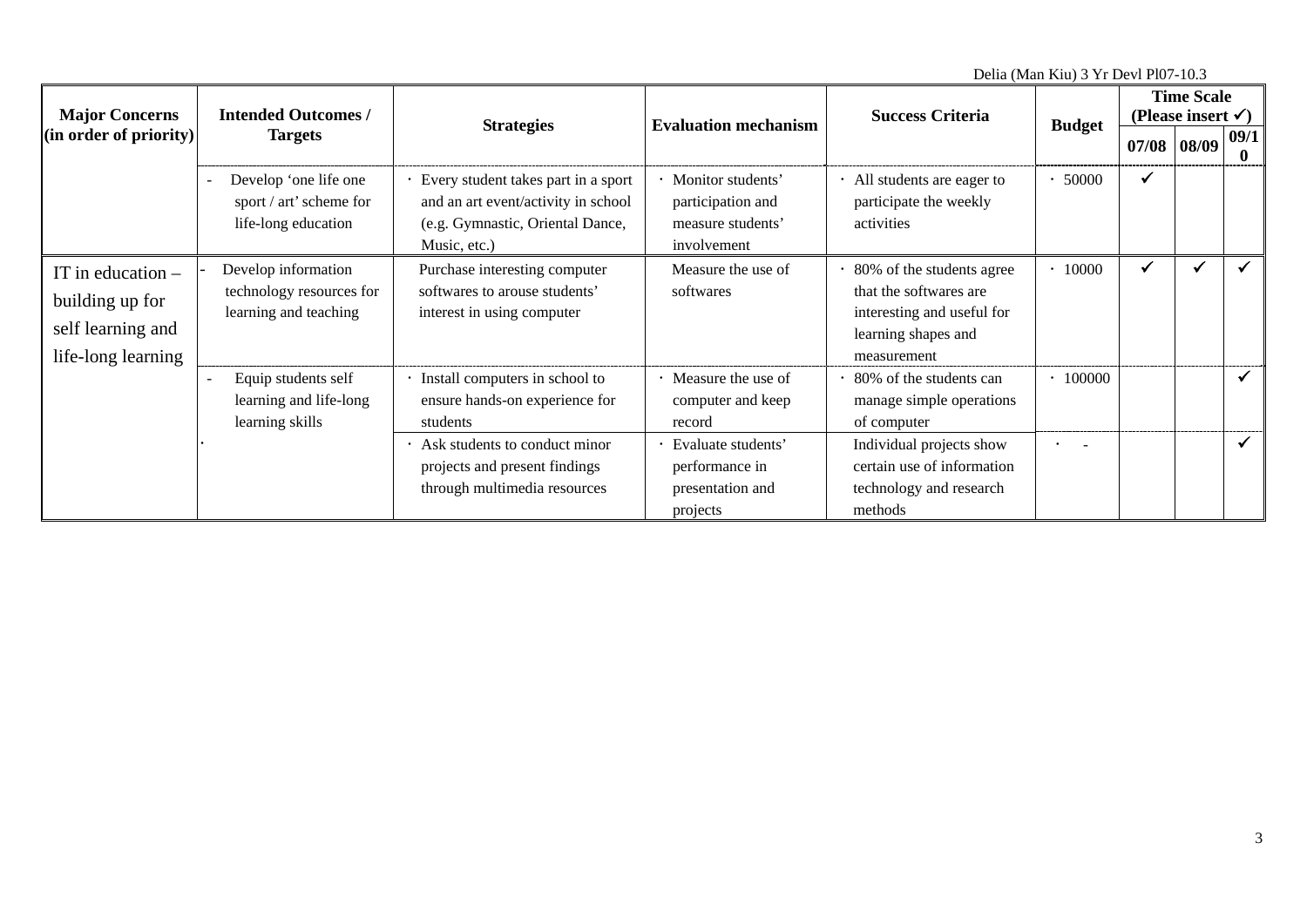## **Student Support and School Ethos**

|                                                 |                                                                                                  |                                                                                                                                                                                                                                                        |                                                                                                      |                                                                                                                                                                                                                                                                                   |                         | <b>Time Scale</b><br>(Please insert $\checkmark$ ) |              |              |  |
|-------------------------------------------------|--------------------------------------------------------------------------------------------------|--------------------------------------------------------------------------------------------------------------------------------------------------------------------------------------------------------------------------------------------------------|------------------------------------------------------------------------------------------------------|-----------------------------------------------------------------------------------------------------------------------------------------------------------------------------------------------------------------------------------------------------------------------------------|-------------------------|----------------------------------------------------|--------------|--------------|--|
| <b>Major Concerns</b><br>(in order of priority) | <b>Intended Outcomes /</b><br><b>Targets</b>                                                     | <b>Strategies</b>                                                                                                                                                                                                                                      | <b>Evaluation</b><br>mechanism                                                                       | <b>Success Criteria</b>                                                                                                                                                                                                                                                           | <b>Budget</b>           |                                                    | 08/09        | 09/1         |  |
|                                                 |                                                                                                  |                                                                                                                                                                                                                                                        |                                                                                                      |                                                                                                                                                                                                                                                                                   |                         | 07/08                                              |              | $\mathbf{0}$ |  |
| Self Management<br>of students                  | - Enhance students'<br>self-disciplines                                                          | different<br>Teachers<br>implement<br>strategies so that students behave<br>well in the class in accordance<br>with teachers' instructions<br>Students line up properly                                                                                | Measure disruptive<br>behaviour recorded in<br>classroom diary<br>· Observe students'<br>performance | Disruptive<br>cases<br>are<br>minimixed in<br>moderately<br>the second term<br>Students can maintain a quiet<br>status while lining up and<br>waiting for teachers in the<br>classroom                                                                                            | $\cdot$ $\cdot$         | ✓                                                  | $\checkmark$ |              |  |
|                                                 | - Arouse students'<br>awareness of healthy<br>living habits                                      | · Teachers<br>make<br>contact<br>with<br>parents to ensure students check<br>body temperature before arriving<br>at school<br>Students bring handkerchiefs to<br>school every day<br>Students with minor respiratory<br>disease put on masks in school | Questionnaires to<br>parents<br>Check school record                                                  | 90% of the parents agree on<br>checking their children's<br>body temperature every day<br>90% of the students show<br>$\bullet$<br>temperature record every<br>morning<br>90% of the students bring<br>packs and<br>paper<br>tissue<br>handkerchiefs<br>school<br>to<br>every day | $\bullet$ . $\bullet$ . | $\checkmark$<br>✓<br>✓                             |              |              |  |
|                                                 | - Develop students sense<br>of responsibilities and<br>commitment to the<br>school and community | · Encourage students to help each<br>other's out when needed through<br>school based activities<br>Students provide services to<br>school/community                                                                                                    | Questionnaires to<br>parents<br>· Check school record                                                | 80% of the parents agree on<br>the positive influence of<br>doing school service<br>Each student keep a school<br>service record of minimum<br>20 hours per year                                                                                                                  |                         | ✓                                                  | ✔            |              |  |
| Parents-school<br>cooperation                   | - provide family &<br>hygienic education with<br>collaboration of social<br>service agents       | Carry on the successful attempt of<br>providing a health talk on PTI day<br>2006                                                                                                                                                                       | Questionnaires to<br>parents                                                                         | 80% of the parents welcome<br>the arrangement of health<br>and hygienic talks provided<br>for parents                                                                                                                                                                             | - 4                     | $\checkmark$                                       |              |              |  |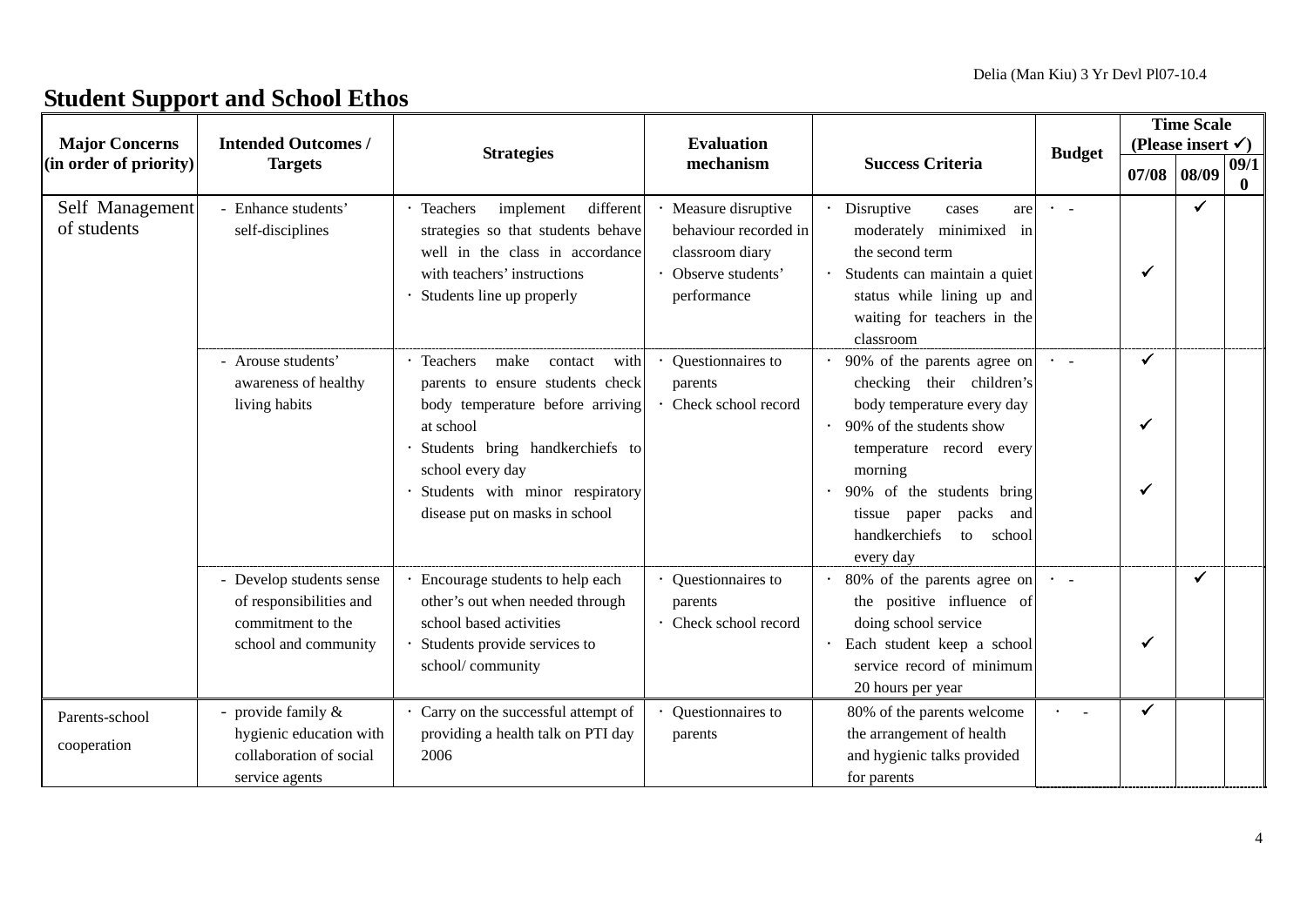| Delia (Man Kiu) 3 Yr Devl Pl07-10.5     |                            |                                      |                   |                              |               |                                                    |  |                      |  |
|-----------------------------------------|----------------------------|--------------------------------------|-------------------|------------------------------|---------------|----------------------------------------------------|--|----------------------|--|
| <b>Major Concerns</b>                   | <b>Intended Outcomes /</b> | <b>Strategies</b>                    | <b>Evaluation</b> |                              | <b>Budget</b> | <b>Time Scale</b><br>(Please insert $\checkmark$ ) |  |                      |  |
| $\left  \right $ (in order of priority) | <b>Targets</b>             |                                      | mechanism         | <b>Success Criteria</b>      |               | 07/08 08/09                                        |  | 09/1 <br>$\mathbf 0$ |  |
|                                         |                            | Invite parents to help school        | Evaluate parents' | 80% of the parents agree on  |               |                                                    |  |                      |  |
|                                         |                            | activities and strengthen their ties | involvement       | the importance of schooling  |               |                                                    |  |                      |  |
|                                         |                            | with school so that they are aware   |                   | 50% of the parents           |               |                                                    |  |                      |  |
|                                         |                            | of the importance of schooling       |                   | rearrange their leave        |               |                                                    |  |                      |  |
|                                         |                            |                                      |                   | application to a shorter     |               |                                                    |  |                      |  |
|                                         |                            |                                      |                   | period                       |               |                                                    |  |                      |  |
|                                         |                            |                                      |                   | 90% of the students          |               |                                                    |  |                      |  |
|                                         |                            |                                      |                   | achieve a 'A' grade in their |               |                                                    |  |                      |  |
|                                         |                            |                                      |                   | punctuality record           |               |                                                    |  |                      |  |